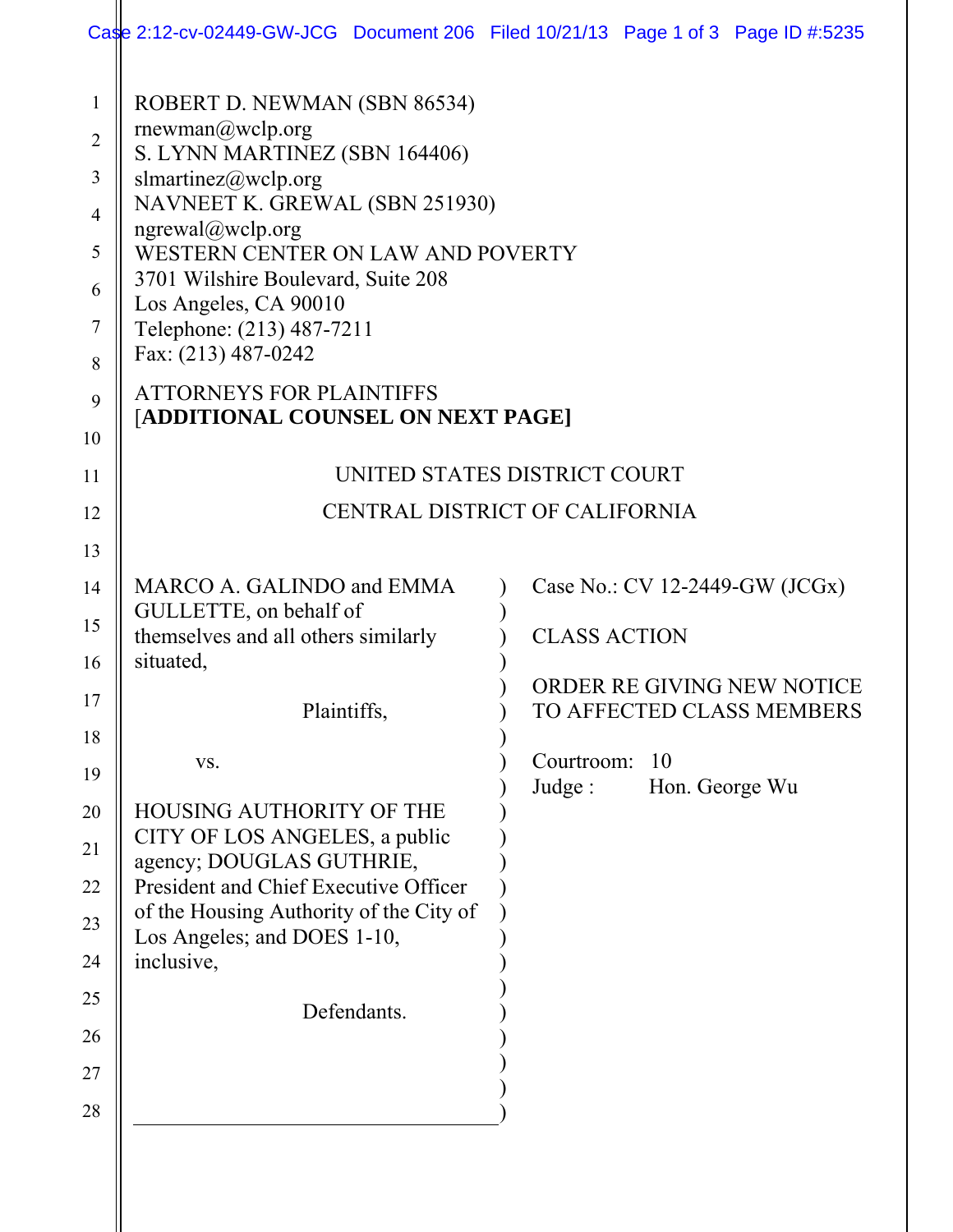| $\mathbf{1}$<br>$\overline{2}$<br>3<br>4<br>5<br>6 | JENNIFER A. SKLENAR (SBN 200434)<br>Jennifer.Sklenar@aporter.com<br>TIFFANY M. IKEDA (SBN 280083)<br>Tiffany.Ikeda@aporter.com<br><b>ARNOLD &amp; PORTER LLP</b><br>44th Floor<br>777 South Figueroa Street<br>Los Angeles, CA 90017-5844<br>Telephone: (213) 243-4000 |
|----------------------------------------------------|------------------------------------------------------------------------------------------------------------------------------------------------------------------------------------------------------------------------------------------------------------------------|
| 7                                                  | Fax: (213) 243-4199                                                                                                                                                                                                                                                    |
| 8<br>9                                             | ANGEL A. GARGANTA (SBN 163957)<br>Angel.Garganta@aporter.com<br><b>ARNOLD &amp; PORTER LLP</b>                                                                                                                                                                         |
| 10                                                 | Three Embarcadero Center, 7th Floor<br>San Francisco, CA 94111                                                                                                                                                                                                         |
| 11                                                 | Telephone: (415) 471-3300<br>Fax: (415) 471-3400                                                                                                                                                                                                                       |
| 12                                                 |                                                                                                                                                                                                                                                                        |
| 13                                                 | HELLEN HONG (SBN 232745)<br>hellen@laclj.org                                                                                                                                                                                                                           |
| 14                                                 | <b>GLADYS LATORRE (SBN 224742)</b>                                                                                                                                                                                                                                     |
| 15                                                 | gladys@laclj.org<br>LOS ANGELES CENTER FOR LAW AND                                                                                                                                                                                                                     |
| 16                                                 | <b>JUSTICE</b><br>1241 South Soto Street #102                                                                                                                                                                                                                          |
| 17                                                 | Los Angeles, CA 90023                                                                                                                                                                                                                                                  |
| 18                                                 | Telephone: (323) 980-3500<br>Fax: (323) 980-3510                                                                                                                                                                                                                       |
| 19                                                 | JAMES R. GROW (SBN 83548)                                                                                                                                                                                                                                              |
| 20                                                 | $jgrow(a)$ nhlp.org                                                                                                                                                                                                                                                    |
| 21                                                 | NATIONAL HOUSING LAW PROJECT<br>703 Market Street, Suite 2000                                                                                                                                                                                                          |
| 22                                                 | San Francisco, CA 94103                                                                                                                                                                                                                                                |
| 23                                                 | Telephone: (415) 546-7000<br>Fax: (415) 546-7007                                                                                                                                                                                                                       |
| 24                                                 | <b>ATTORNEYS FOR PLAINTIFFS</b>                                                                                                                                                                                                                                        |
| 25                                                 |                                                                                                                                                                                                                                                                        |
| 26                                                 | [ADDITIONAL COUNSEL ON<br><b>PREVIOUS PAGE]</b>                                                                                                                                                                                                                        |
| 27                                                 |                                                                                                                                                                                                                                                                        |
| 28                                                 |                                                                                                                                                                                                                                                                        |